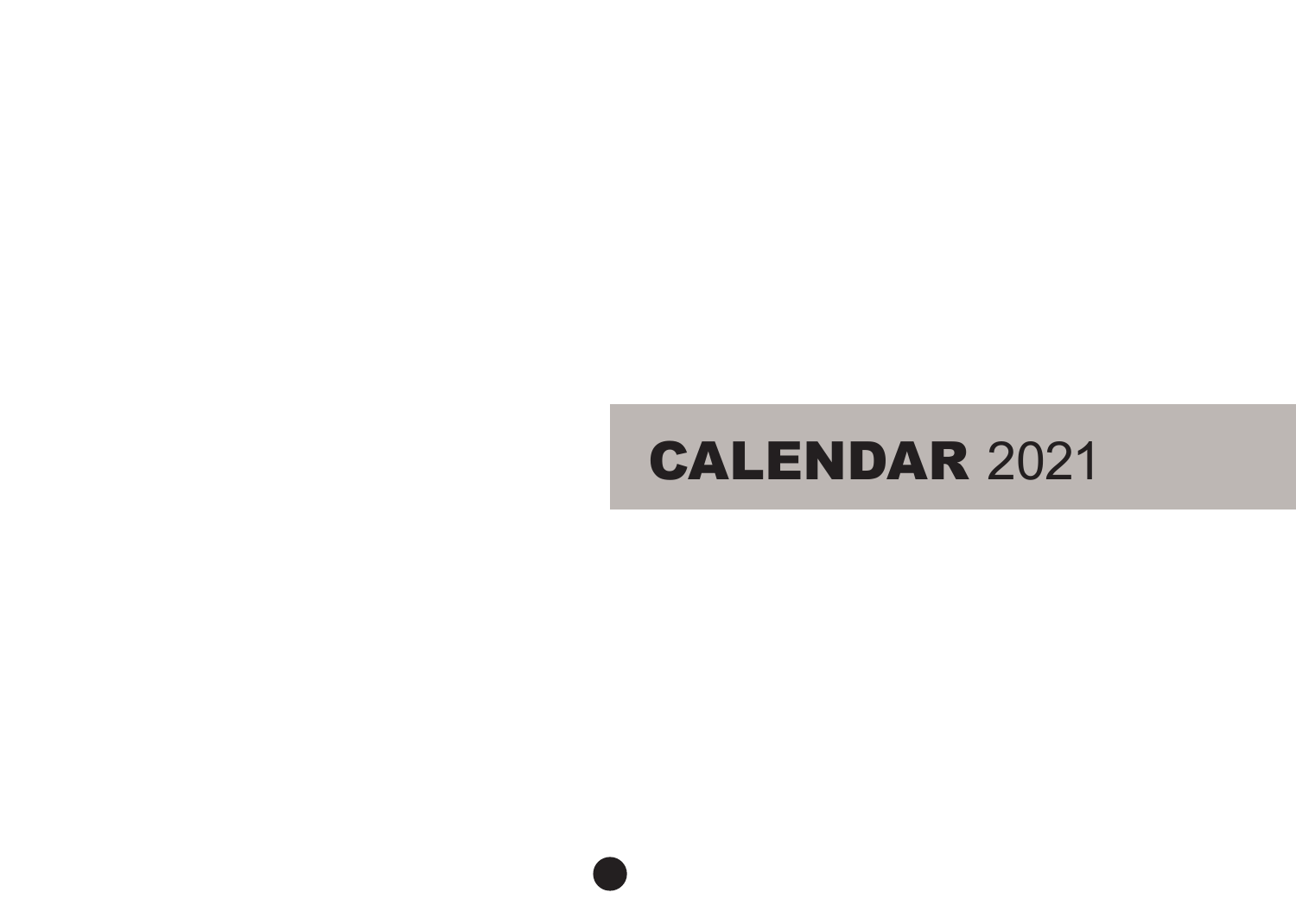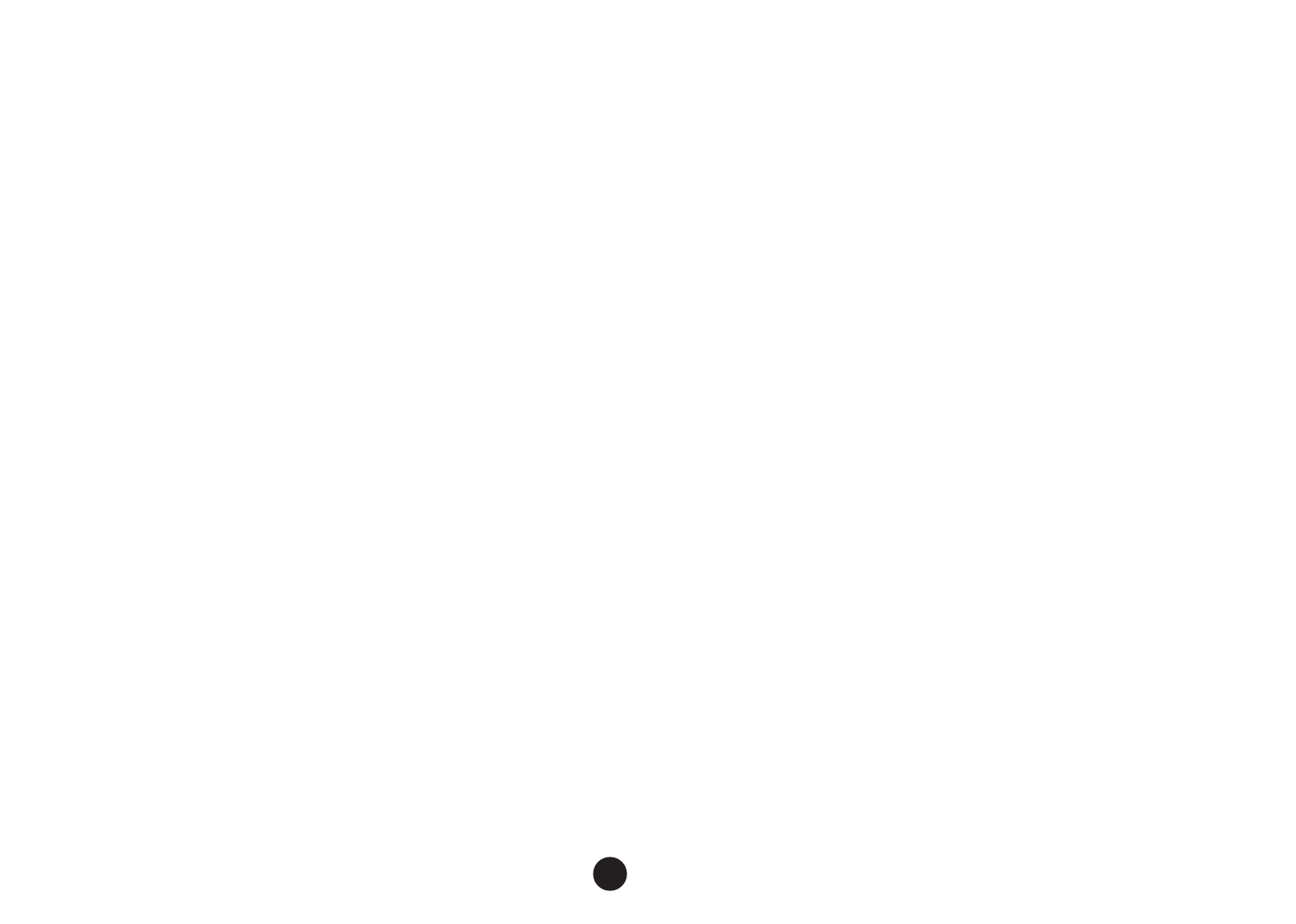JANUARY 2021

| <b>MON</b> | <b>TUE</b> | <b>WED</b> | <b>THU</b> | <b>FRI</b> | <b>SAT</b> | <b>SUN</b> |
|------------|------------|------------|------------|------------|------------|------------|
|            |            |            |            | 01         | 02         | 03         |
| 04         | 05         | 06         | 07         | 08         | 09         | 10         |
| 11         | 12         | 13         | 14         | 15         | 16         | 17         |
| 18         | 19         | 20         | 21         | 22         | 23         | 24         |
| 25         | 26         | 27         | 28         | 29         | 30         | 31         |

New Year's Day 01

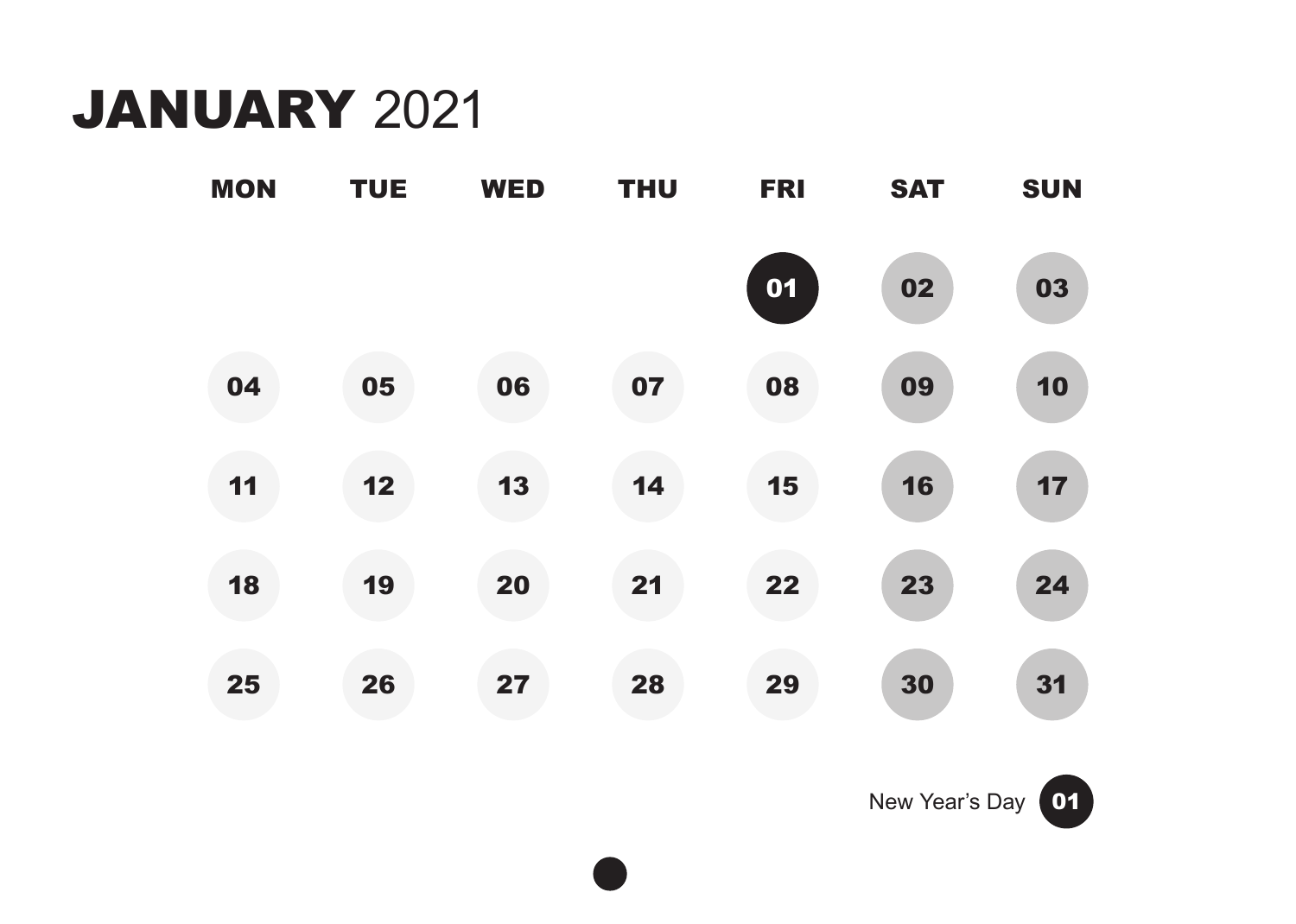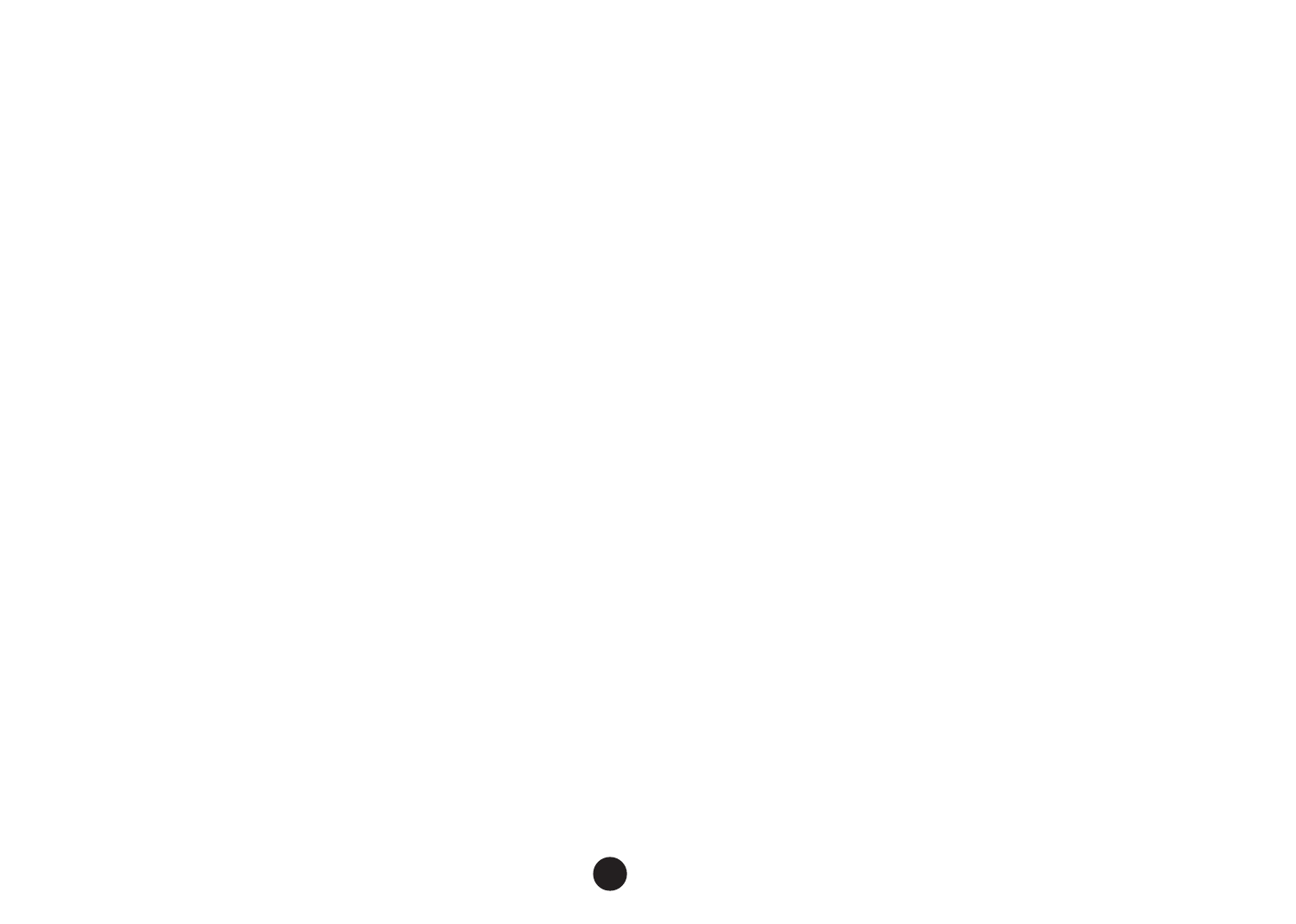FEBRUARY 2021

| <b>MON</b> | <b>TUE</b> | <b>WED</b> | <b>THU</b> | <b>FRI</b> | <b>SAT</b> | <b>SUN</b> |
|------------|------------|------------|------------|------------|------------|------------|
| 01         | 02         | 03         | 04         | 05         | 06         | 07         |
| 08         | 09         | 10         | 11         | 12         | 13         | 14         |
| 15         | 16         | 17         | 18         | 19         | 20         | 21         |
| 22         | 23         | 24         | 25         | 26         | 27         | 28         |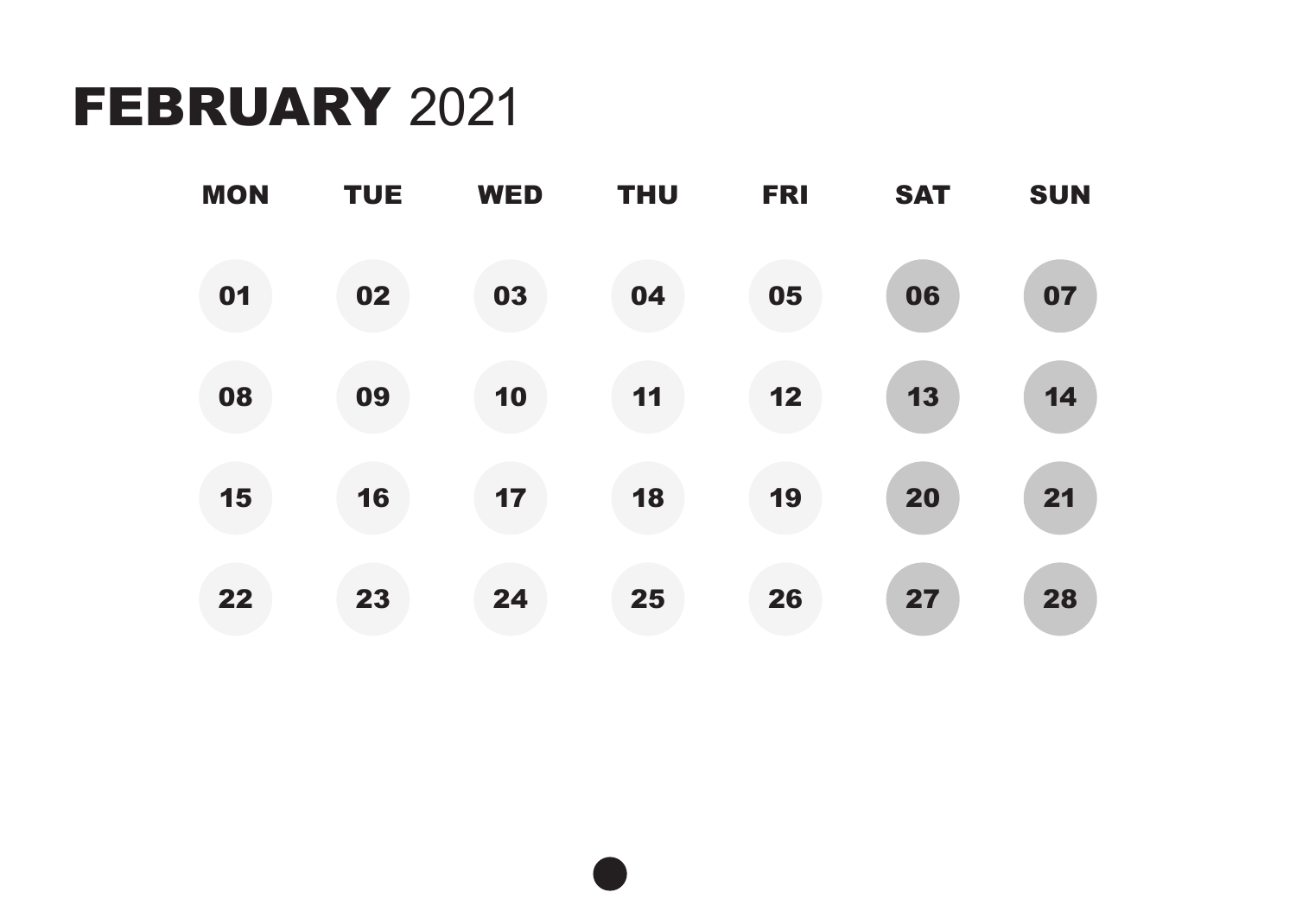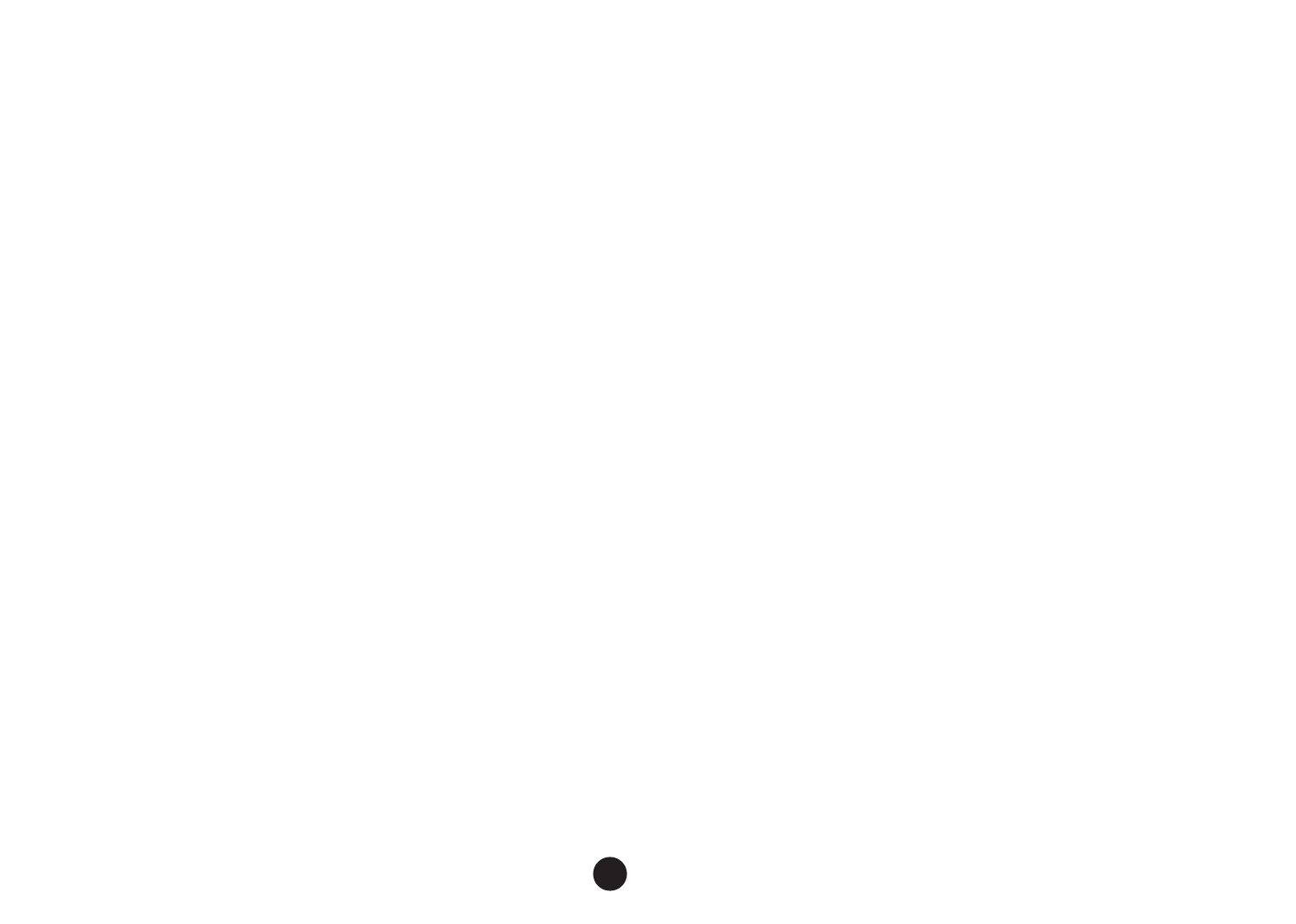## **MARCH 2021**

| <b>MON</b> | <b>TUE</b> | <b>WED</b> | <b>THU</b> | <b>FRI</b> | <b>SAT</b> | <b>SUN</b> |
|------------|------------|------------|------------|------------|------------|------------|
| 01         | 02         | 03         | 04         | 05         | 06         | 07         |
| 08         | 09         | 10         | 11         | 12         | 13         | 14         |
| 15         | 16         | 17         | 18         | 19         | 20         | 21         |
| 22         | 23         | 24         | 25         | 26         | 27         | 28         |
| 29         | 30         | 31         |            |            |            |            |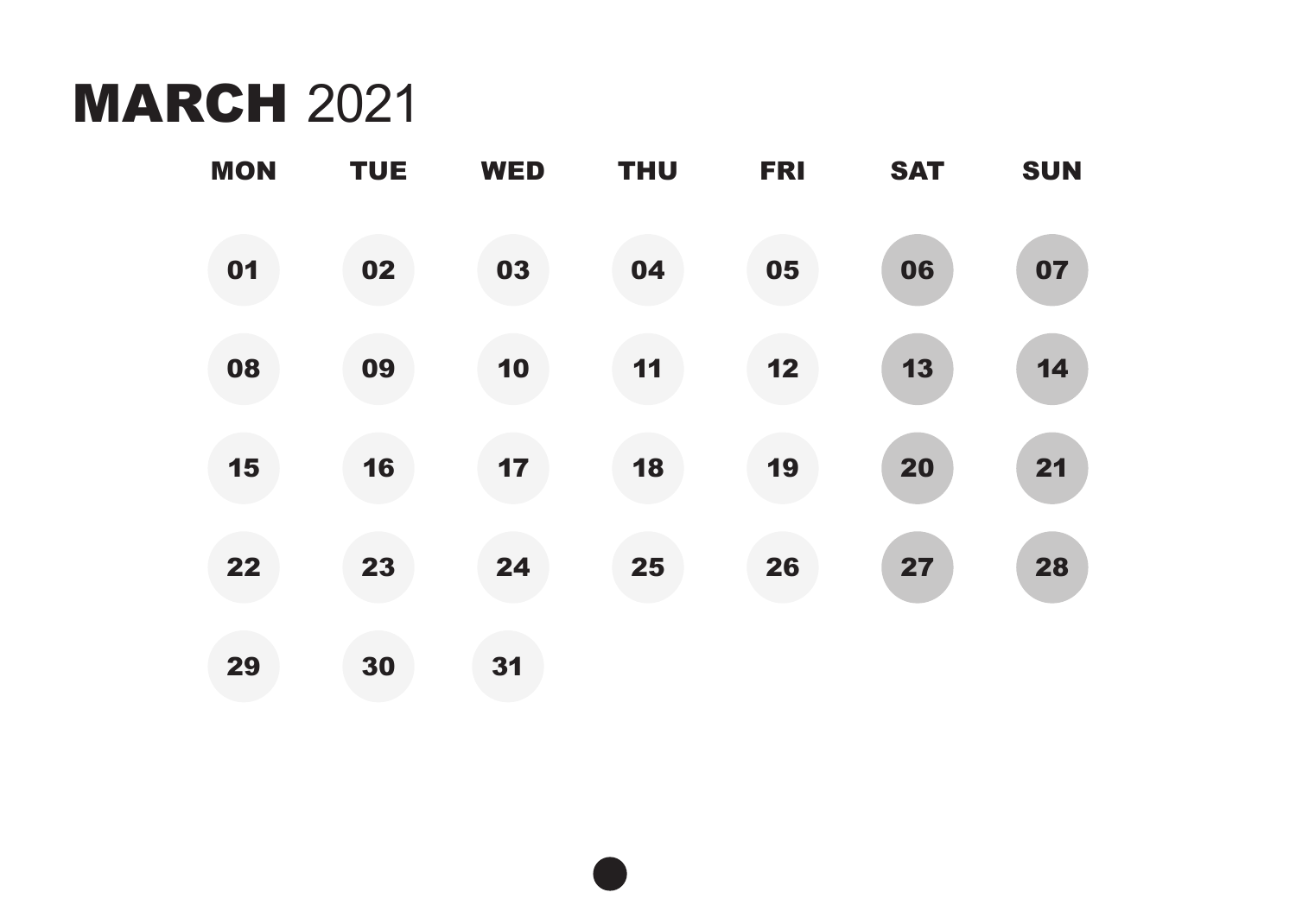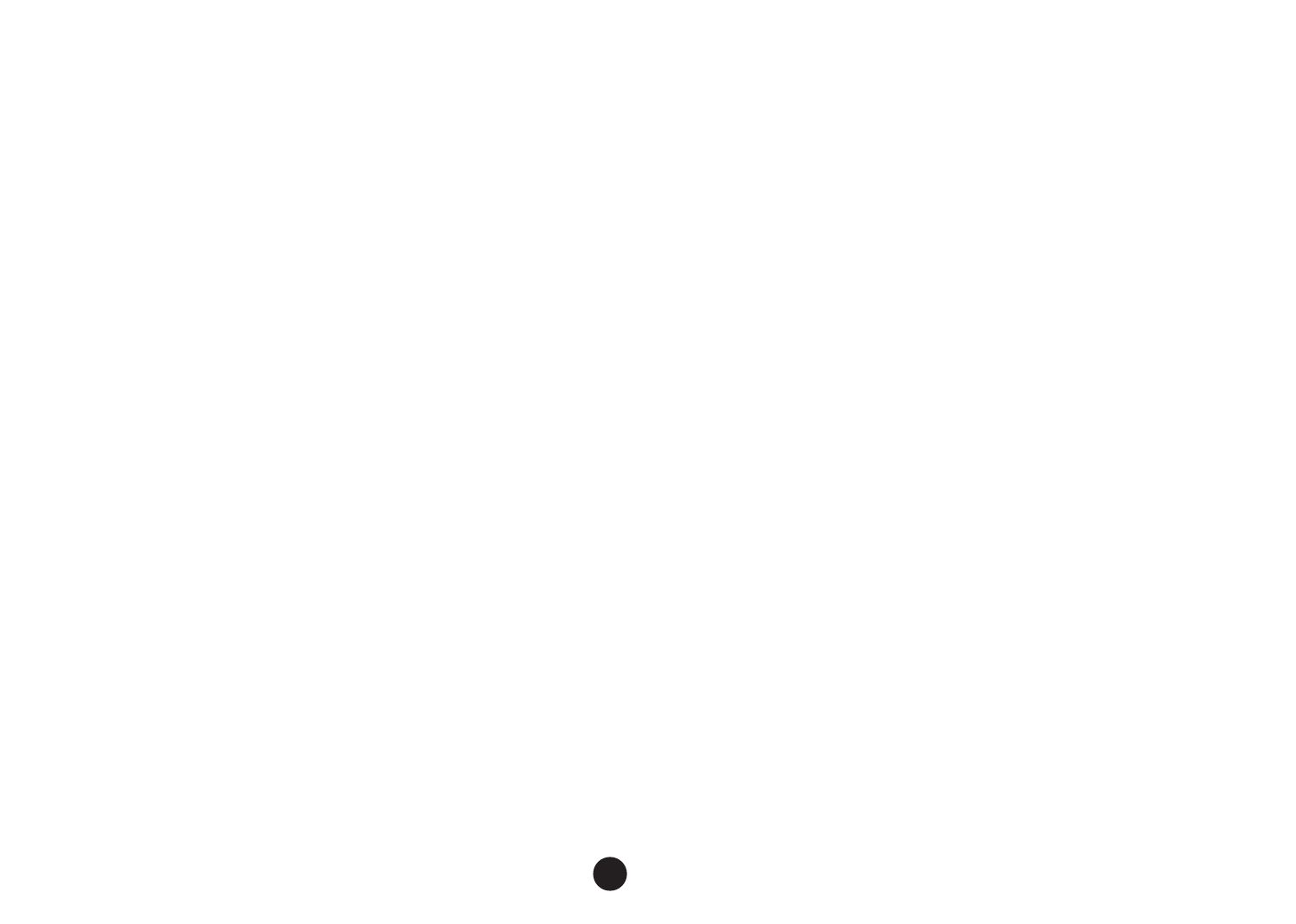

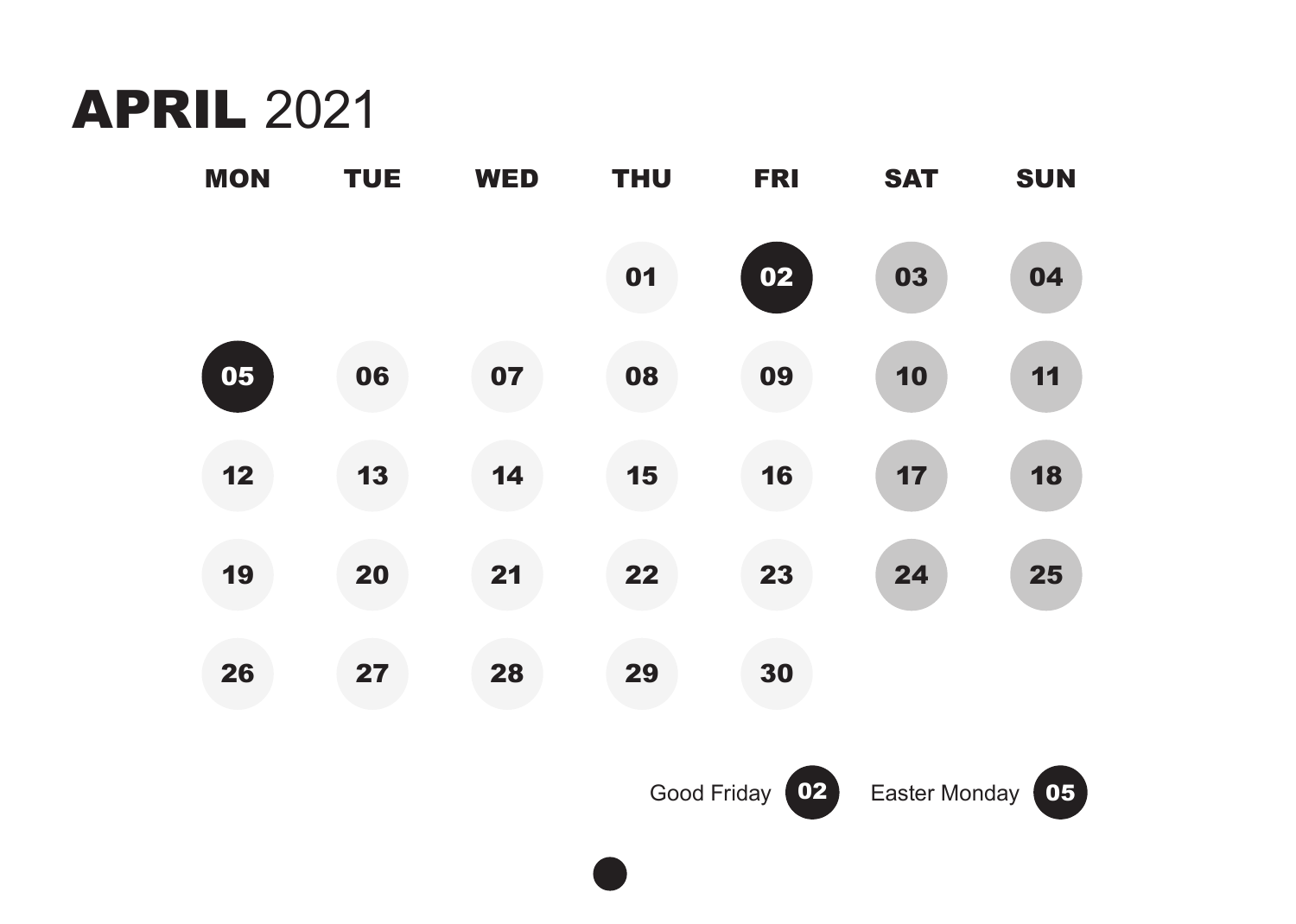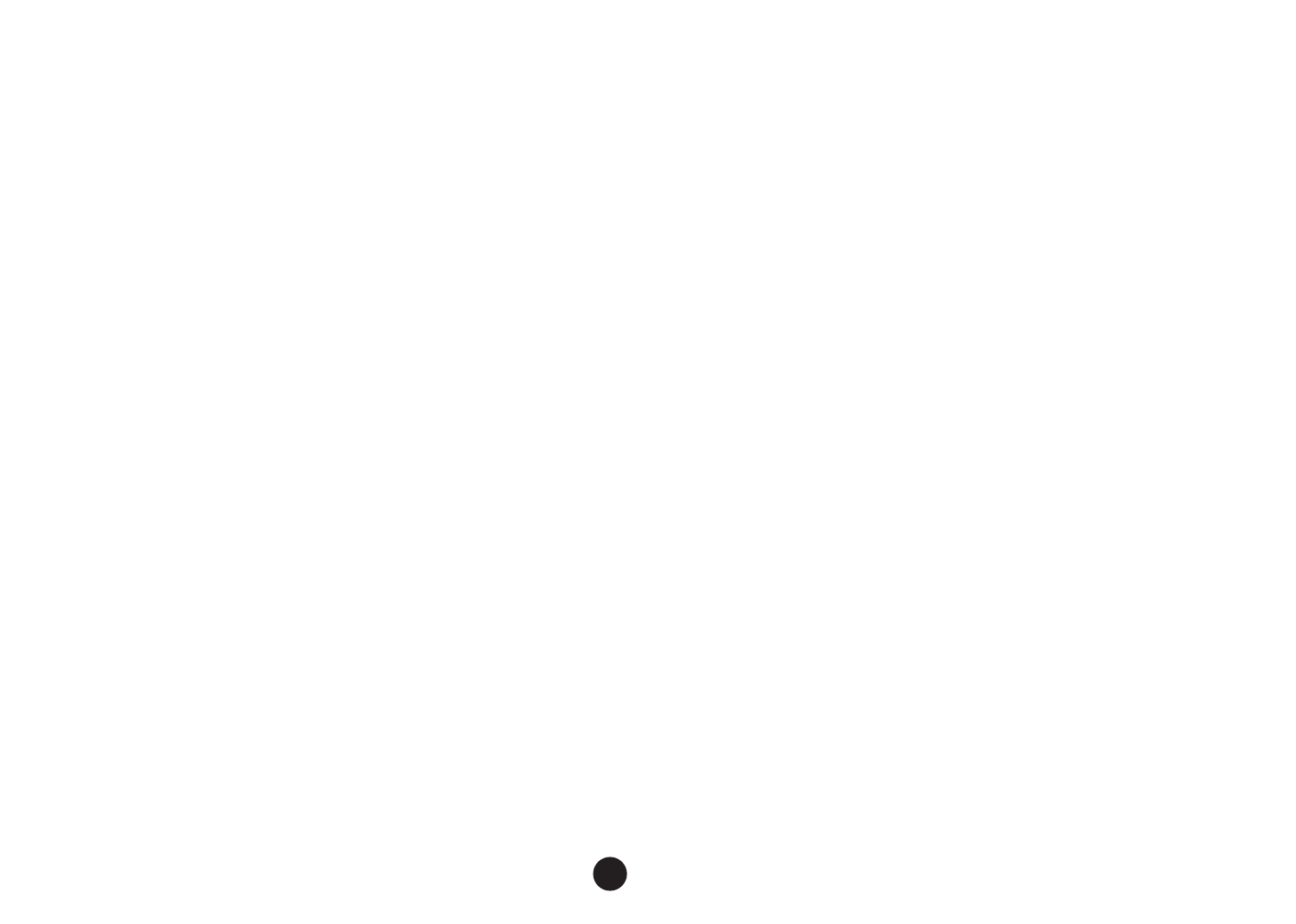

| <b>MON</b> | <b>TUE</b> | <b>WED</b> | <b>THU</b>             | <b>FRI</b> | <b>SAT</b>          | <b>SUN</b> |
|------------|------------|------------|------------------------|------------|---------------------|------------|
|            |            |            |                        |            | 01                  | 02         |
| 03         | 04         | 05         | 06                     | 07         | 08                  | 09         |
| 10         | 11         | 12         | 13                     | 14         | 15                  | 16         |
| 17         | 18         | 19         | 20                     | 21         | 22                  | 23         |
| 24         | 25         | 26         | 27                     | 28         | 29                  | 30         |
| 31         |            |            | Early May Bank Holiday | 03         | Spring Bank Holiday | 31         |
|            |            |            |                        |            |                     |            |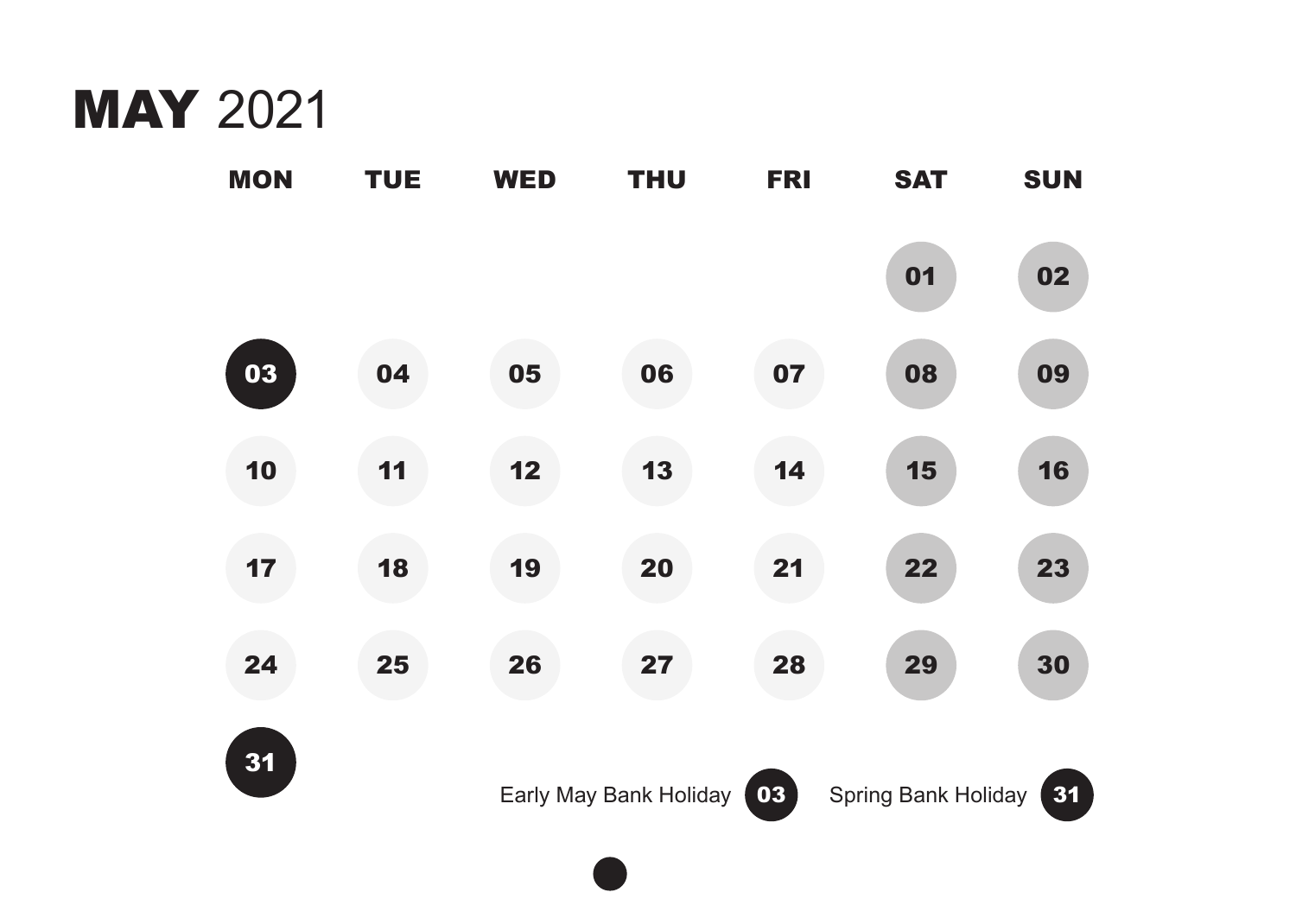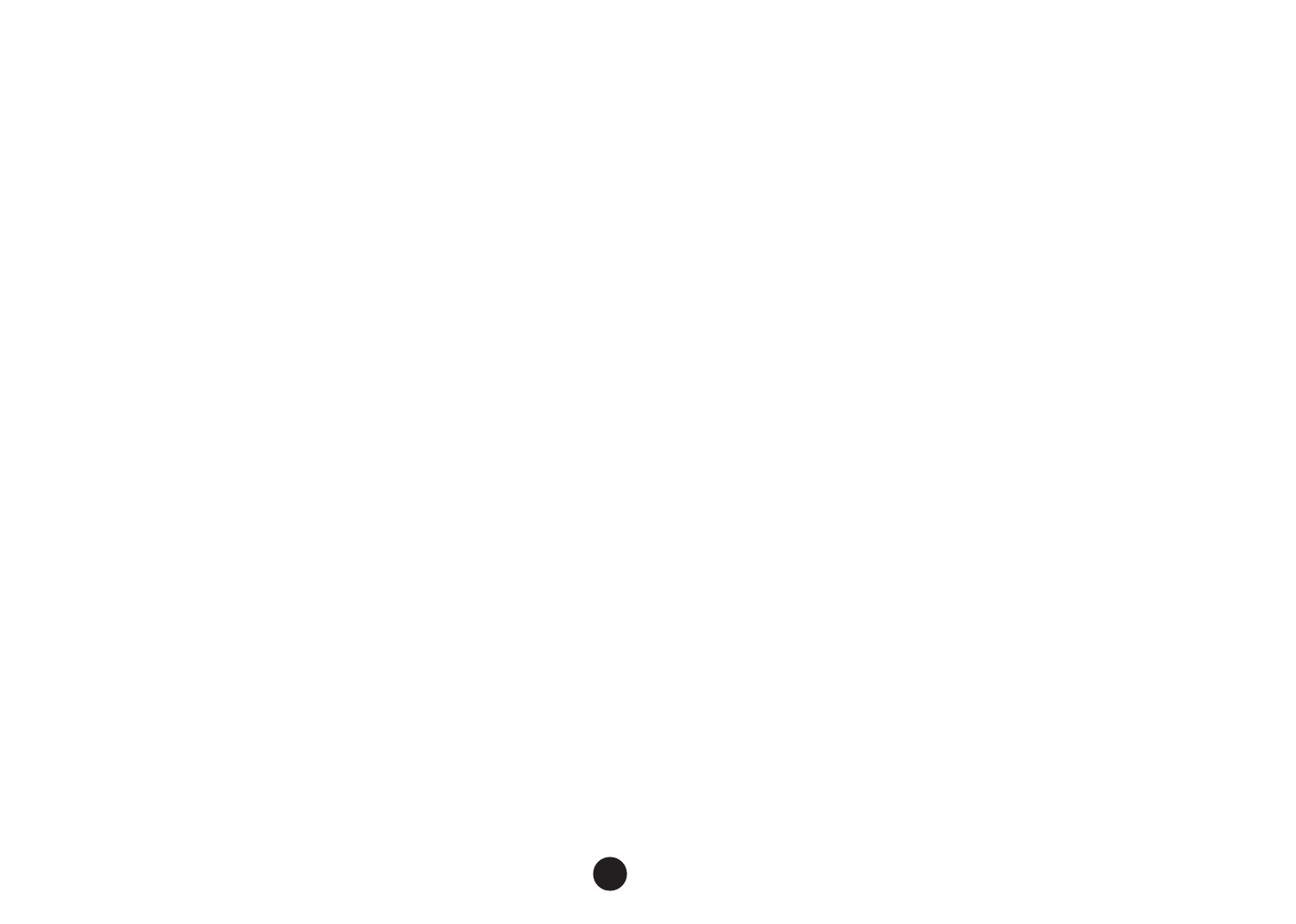#### **JUNE 2021**

| <b>MON</b> | <b>TUE</b> | <b>WED</b> | <b>THU</b> | <b>FRI</b> | <b>SAT</b> | <b>SUN</b> |
|------------|------------|------------|------------|------------|------------|------------|
|            | 01         | 02         | 03         | 04         | 05         | 06         |
| 07         | 08         | 09         | 10         | 11         | 12         | 13         |
| 14         | 15         | 16         | 17         | 18         | 19         | 20         |
| 21         | 22         | 23         | 24         | 25         | 26         | 27         |
| 28         | 29         | 30         |            |            |            |            |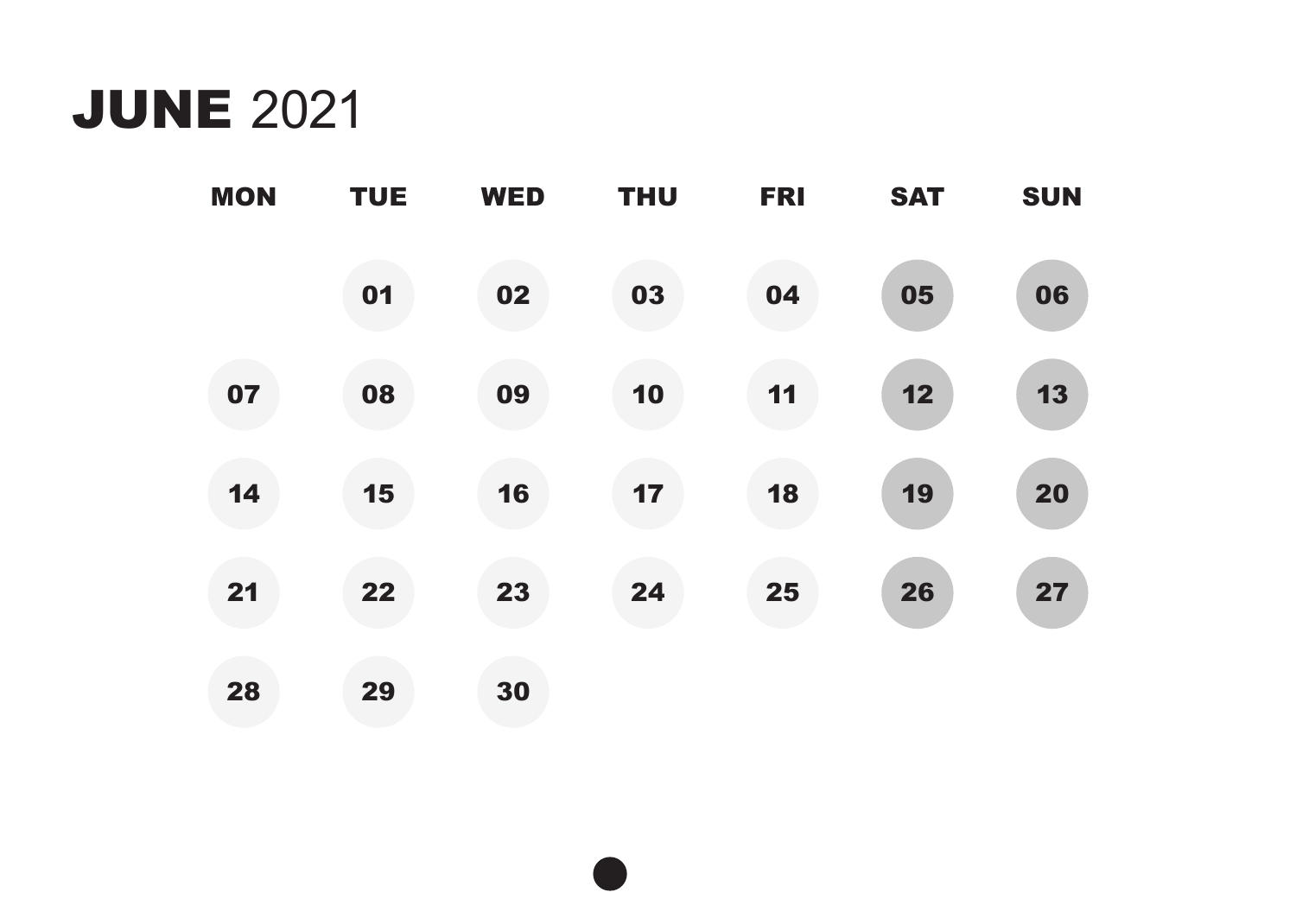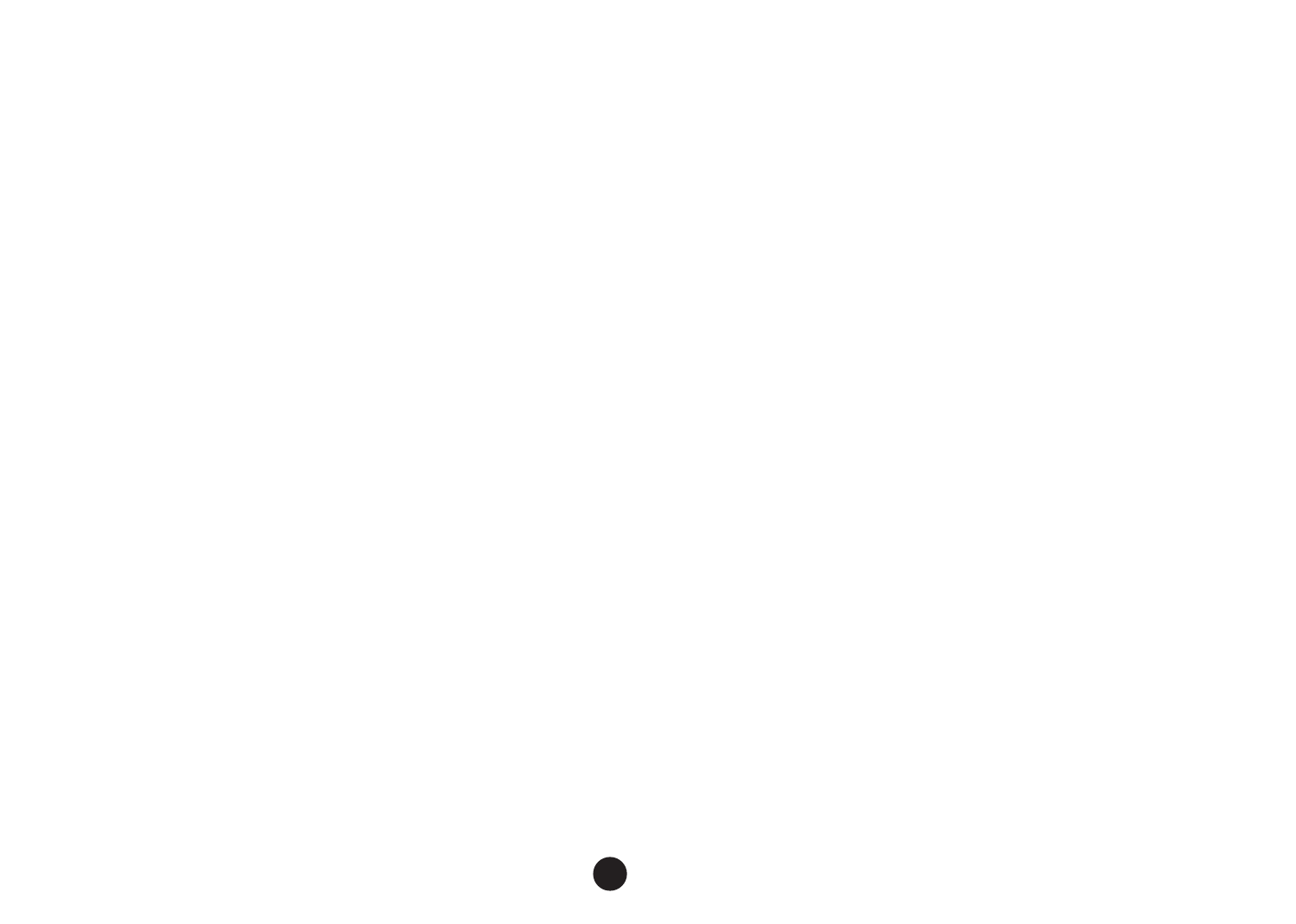#### **JULY 2021**

| <b>MON</b> | <b>TUE</b> | <b>WED</b> | <b>THU</b> | <b>FRI</b> | <b>SAT</b> | <b>SUN</b> |
|------------|------------|------------|------------|------------|------------|------------|
|            |            |            | 01         | 02         | 03         | 04         |
| 05         | 06         | 07         | 08         | 09         | 10         | 11         |
| 12         | 13         | 14         | 15         | 16         | 17         | 18         |
| 19         | 20         | 21         | 22         | 23         | 24         | 25         |
| 26         | 27         | 28         | 29         | 30         | 31         |            |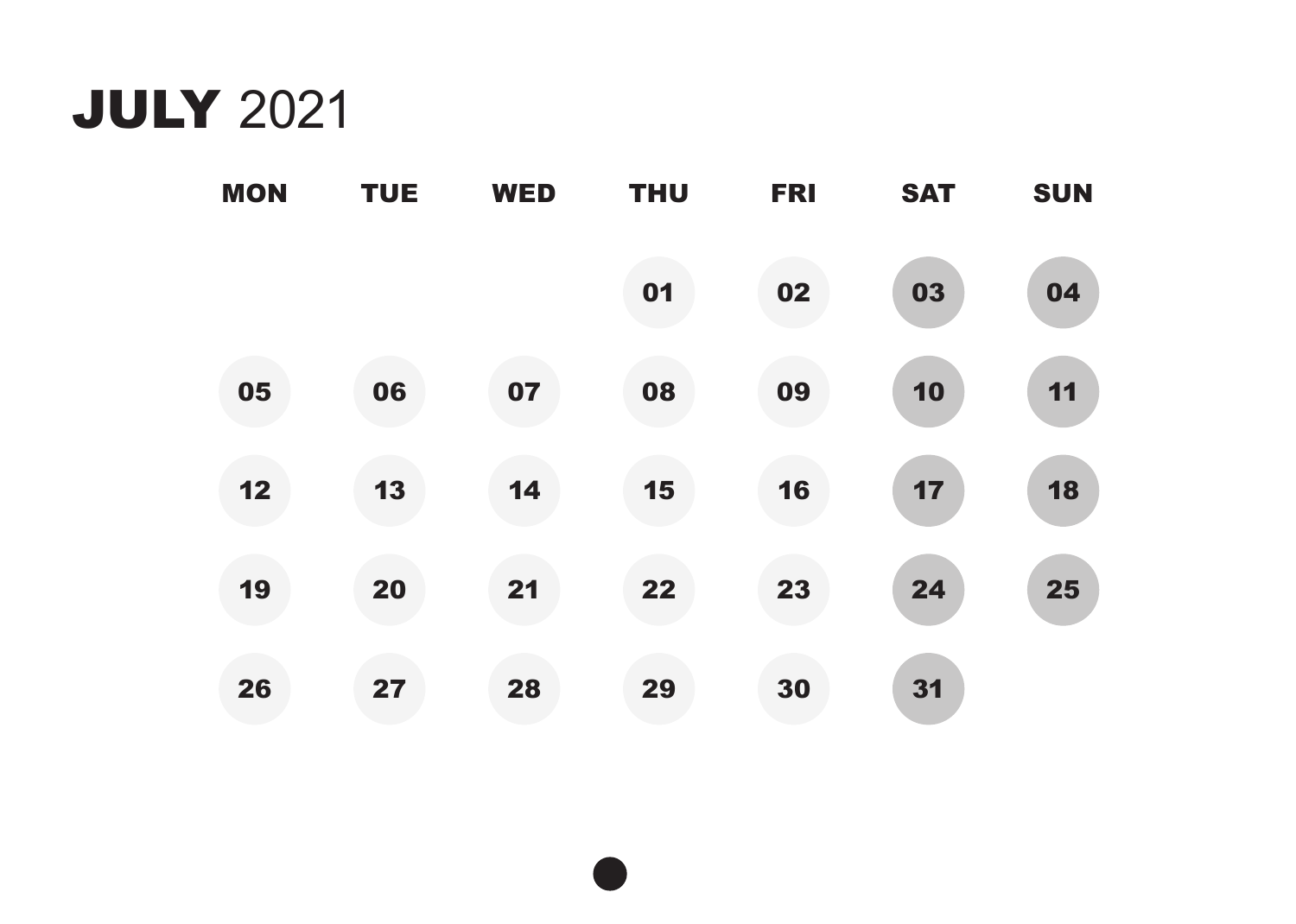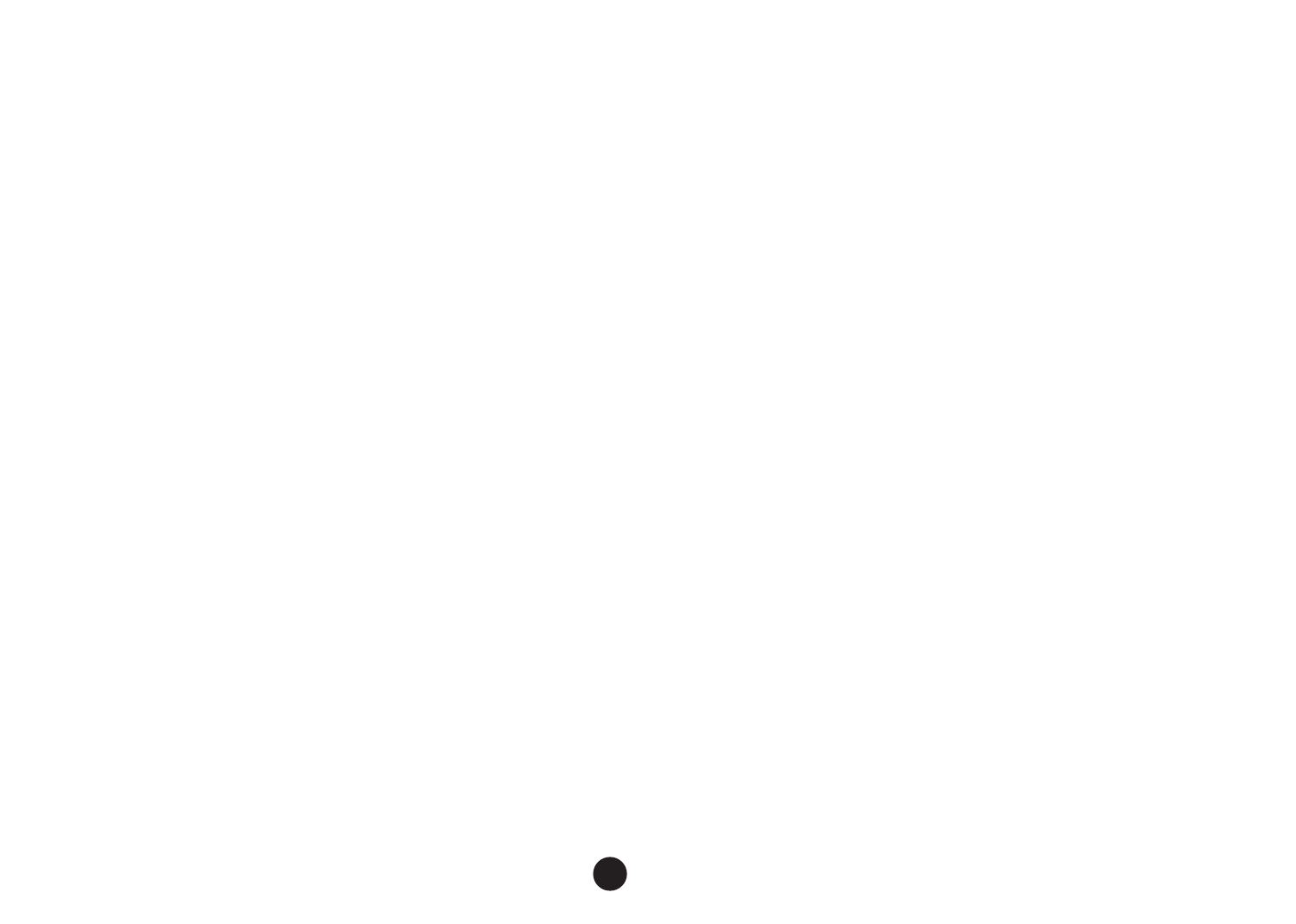## AUGUST 2021

| <b>MON</b> | <b>TUE</b> | <b>WED</b> | <b>THU</b> | <b>FRI</b> | <b>SAT</b>                 | <b>SUN</b> |
|------------|------------|------------|------------|------------|----------------------------|------------|
|            |            |            |            |            |                            | 01         |
| 02         | 03         | 04         | 05         | 06         | 07                         | 08         |
| 09         | 10         | 11         | 12         | 13         | 14                         | 15         |
| 16         | 17         | 18         | 19         | 20         | 21                         | 22         |
| 23         | 24         | 25         | 26         | 27         | 28                         | 29         |
| 30         | 31         |            |            |            | <b>Summer Bank Holiday</b> | 30         |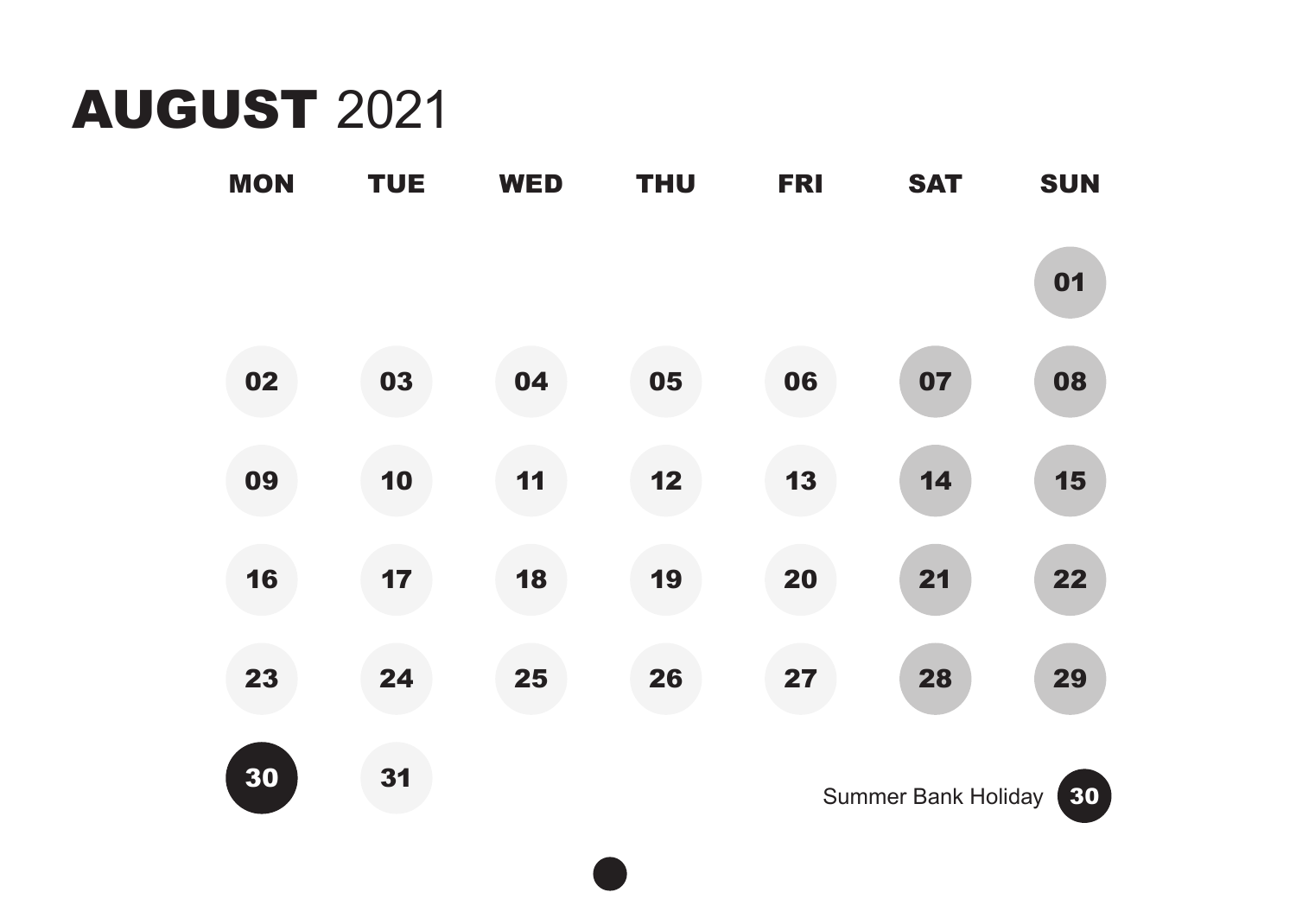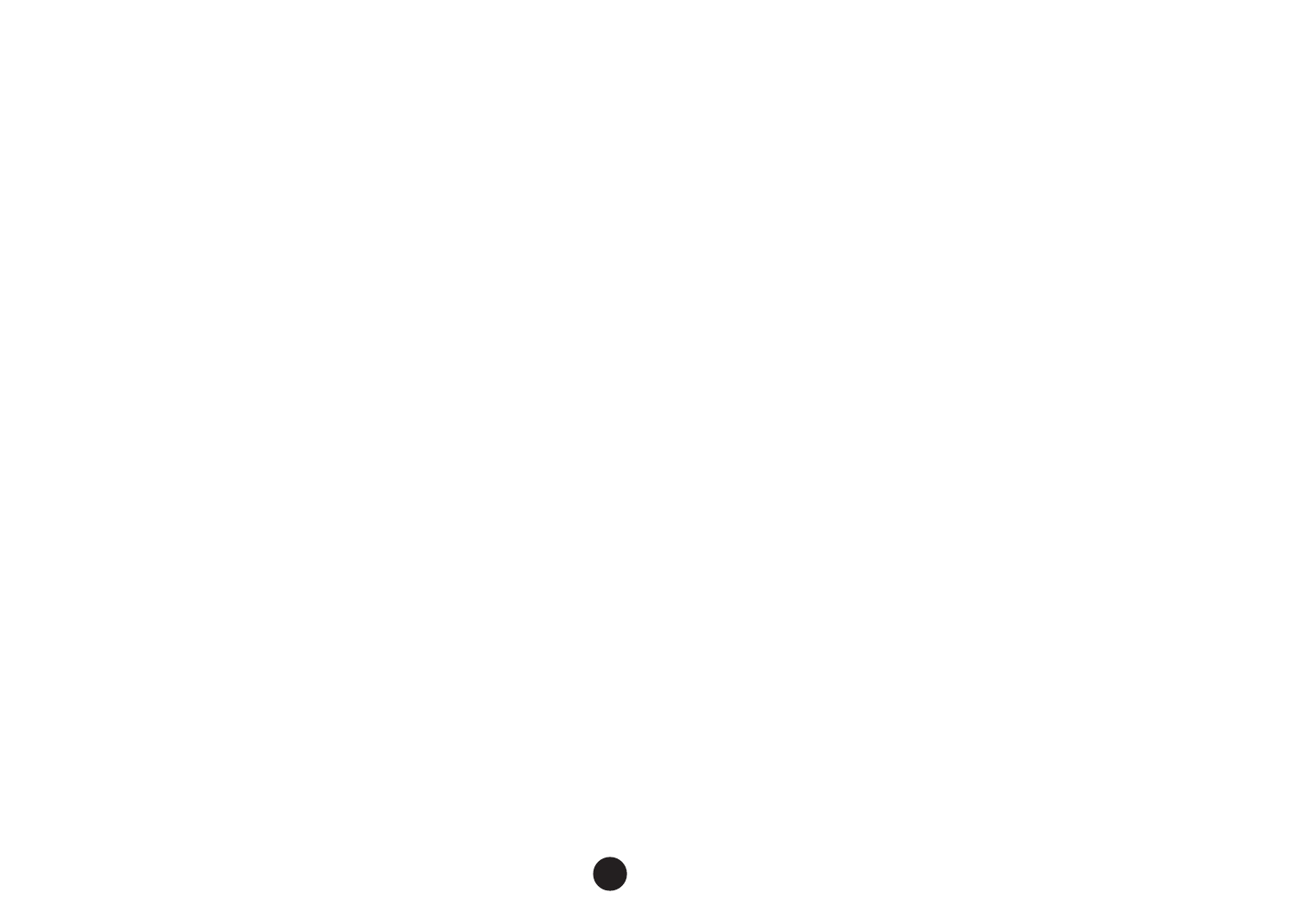## SEPTEMBER 2021

| <b>MON</b> | <b>TUE</b> | <b>WED</b> | <b>THU</b> | <b>FRI</b> | <b>SAT</b> | <b>SUN</b> |
|------------|------------|------------|------------|------------|------------|------------|
|            |            | 01         | 02         | 03         | 04         | 05         |
| 06         | 07         | 08         | 09         | 10         | 11         | 12         |
| 13         | 14         | 15         | 16         | 17         | 18         | 19         |
| 20         | 21         | 22         | 23         | 24         | 25         | 26         |
| 27         | 28         | 29         | 30         |            |            |            |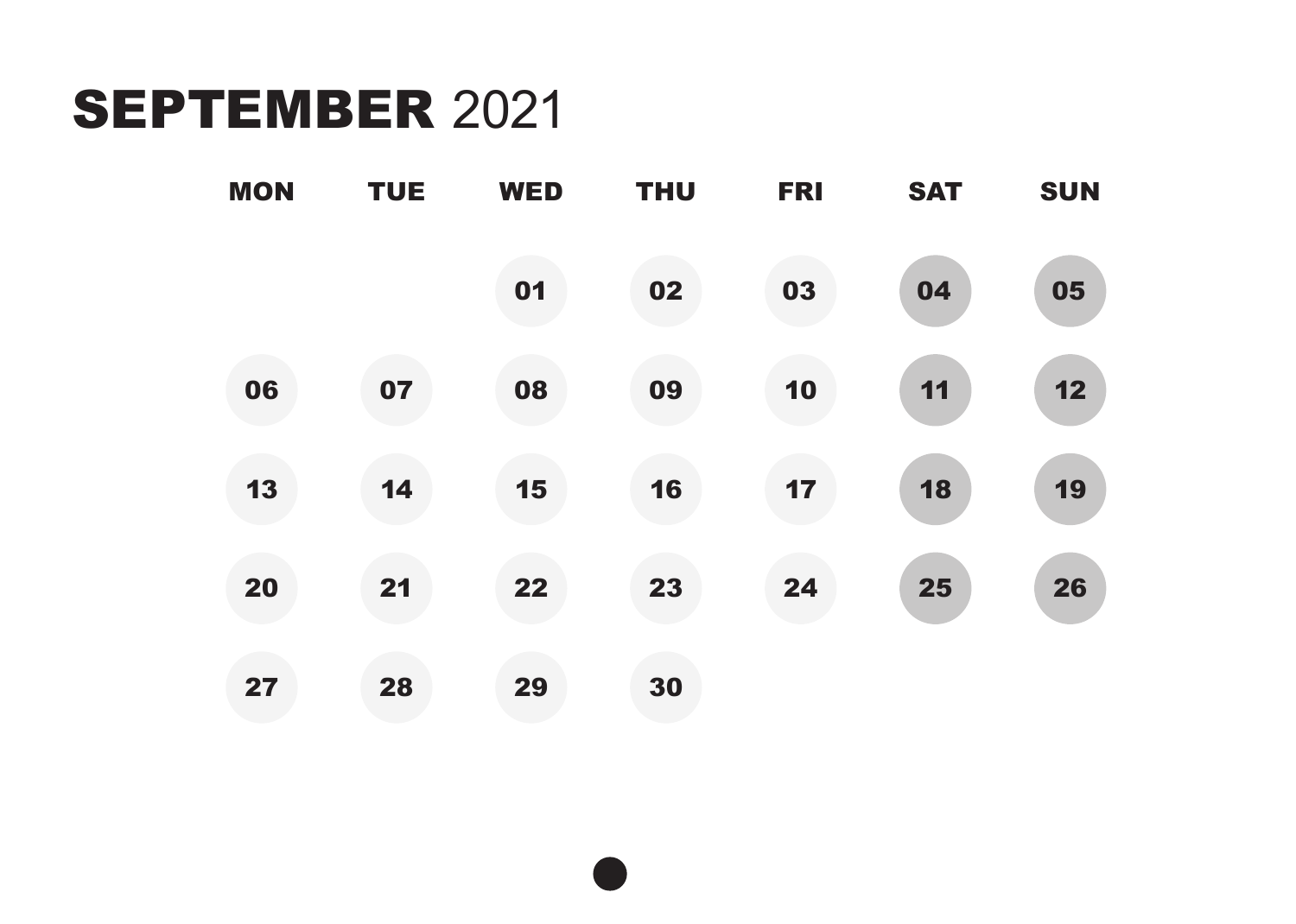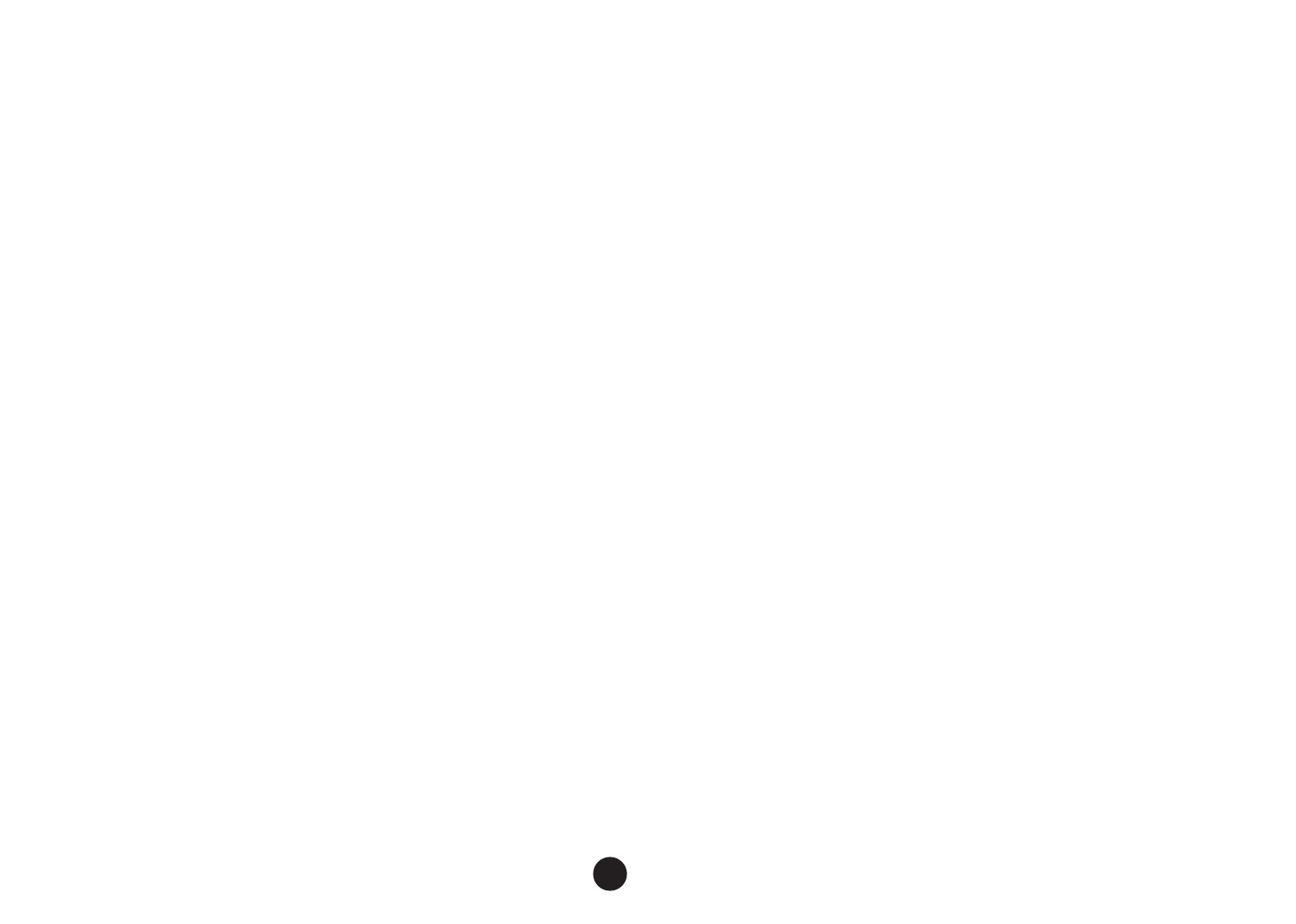### OCTOBER 2021

| <b>MON</b> | <b>TUE</b> | <b>WED</b> | <b>THU</b> | <b>FRI</b> | <b>SAT</b> | <b>SUN</b> |
|------------|------------|------------|------------|------------|------------|------------|
|            |            |            |            | 01         | 02         | 03         |
| 04         | 05         | 06         | 07         | 08         | 09         | 10         |
| 11         | 12         | 13         | 14         | 15         | 16         | 17         |
| 18         | 19         | 20         | 21         | 22         | 23         | 24         |
| 25         | 26         | 27         | 28         | 29         | 30         | 31         |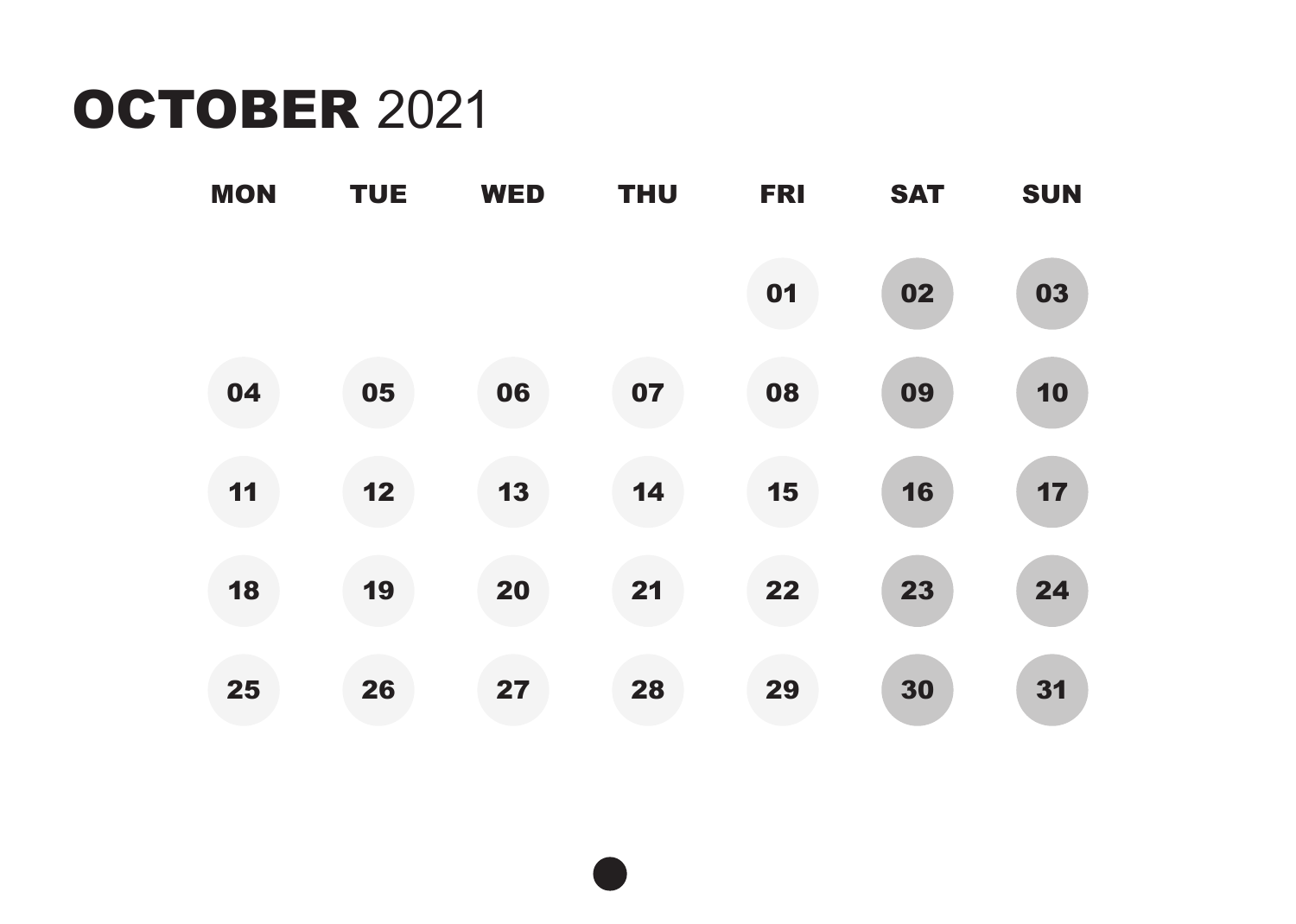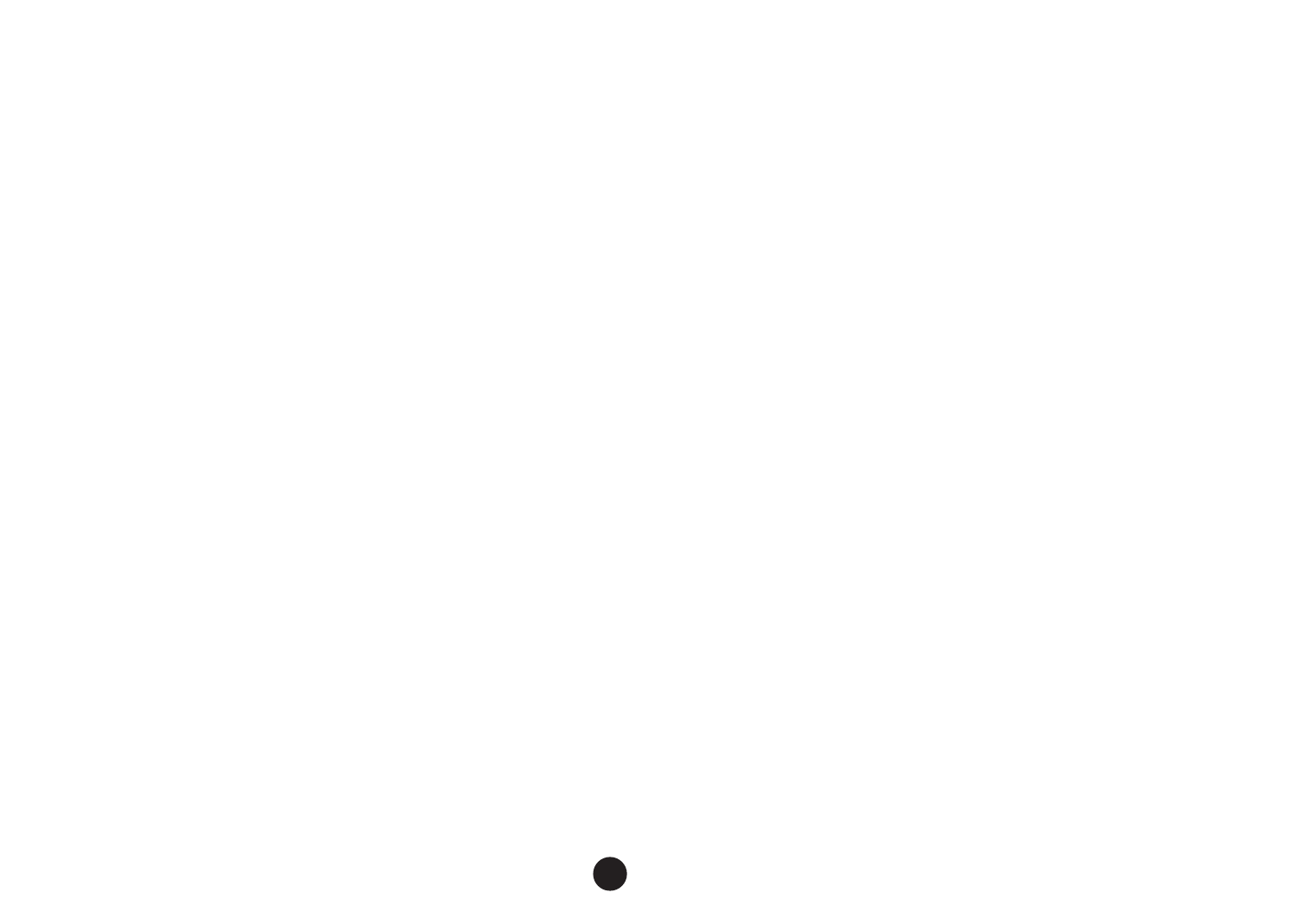#### NOVEMBER 2021

| <b>MON</b> | <b>TUE</b> | <b>WED</b> | <b>THU</b> | <b>FRI</b> | <b>SAT</b> | <b>SUN</b> |
|------------|------------|------------|------------|------------|------------|------------|
| 01         | 02         | 03         | 04         | 05         | 06         | 07         |
| 08         | 09         | 10         | 11         | 12         | 13         | 14         |
| 15         | 16         | 17         | 18         | 19         | 20         | 21         |
| 22         | 23         | 24         | 25         | 26         | 27         | 28         |
| 29         | 30         |            |            |            |            |            |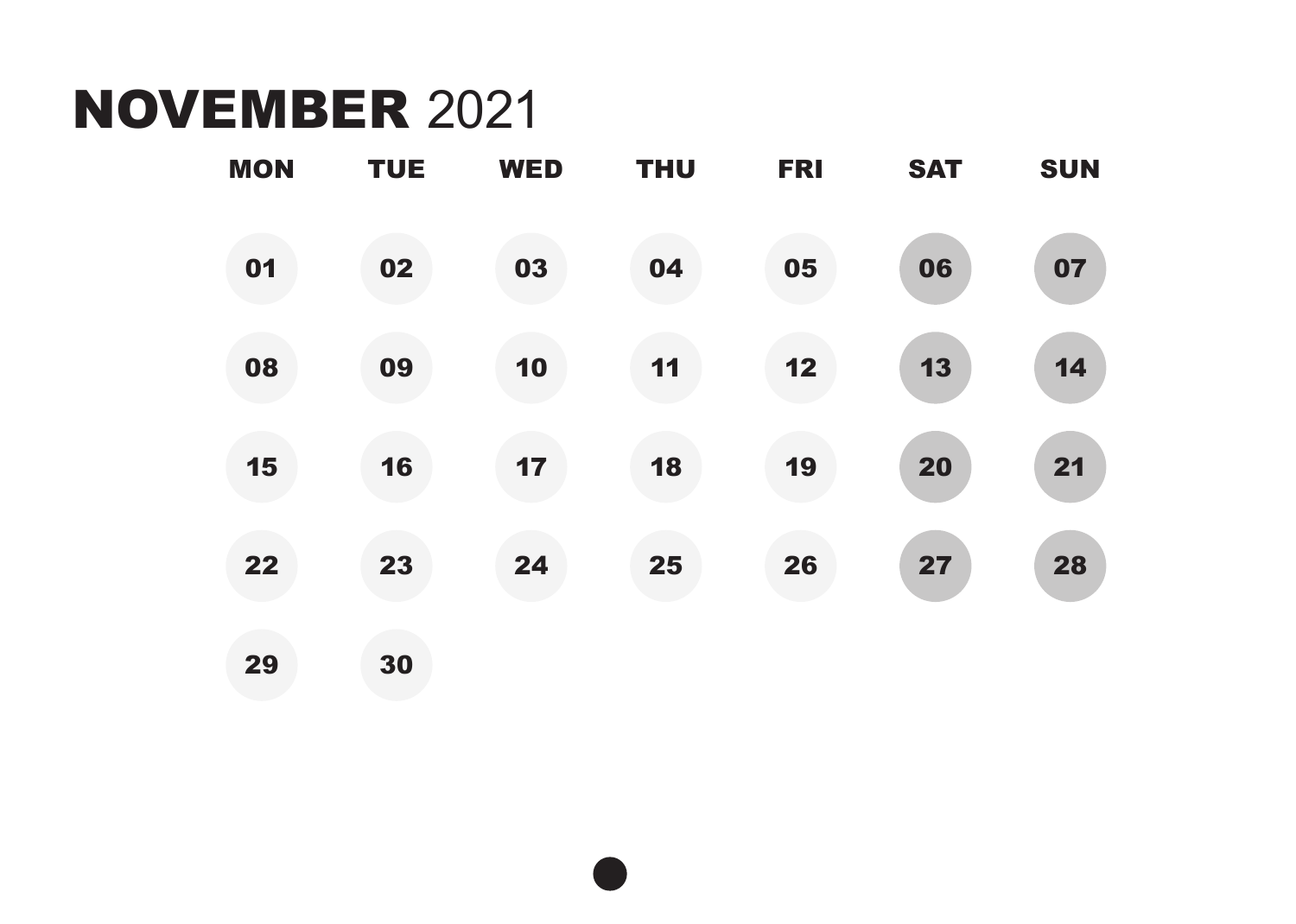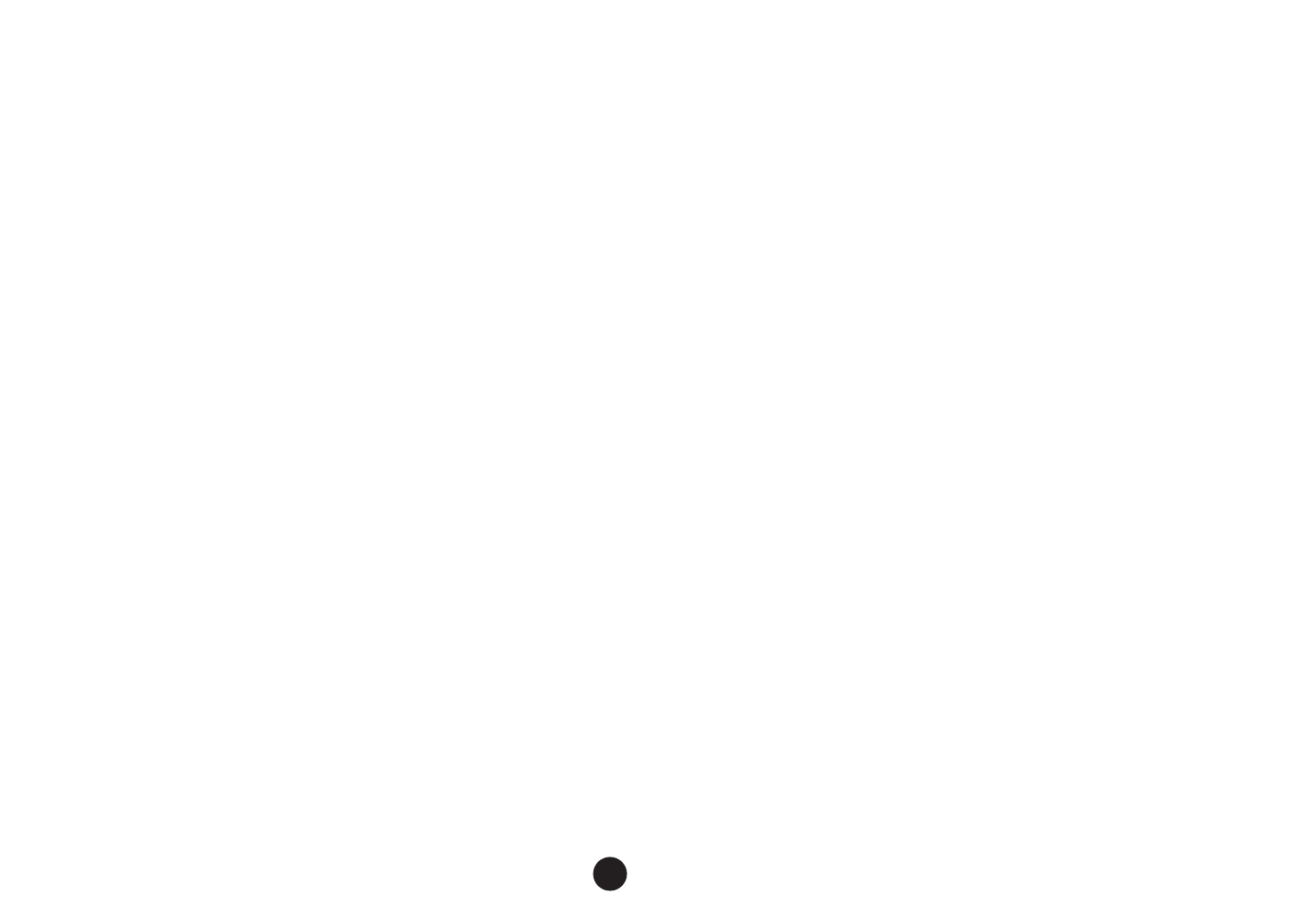## DECEMBER 2021

| <b>MON</b> | <b>TUE</b> | <b>WED</b> | <b>THU</b> | <b>FRI</b> | <b>SAT</b> | <b>SUN</b> |
|------------|------------|------------|------------|------------|------------|------------|
|            |            | 01         | 02         | 03         | 04         | 05         |
| 06         | 07         | 08         | 09         | 10         | 11         | 12         |
| 13         | 14         | 15         | 16         | 17         | 18         | 19         |
| 20         | 21         | 22         | 23         | 24         | 25         | 26         |
| 27         | 28         | 29         | 30         | 31         |            |            |
|            |            |            |            |            |            |            |

Christmas Day Bank Holiday 27

Boxing Day Bank Holiday 28

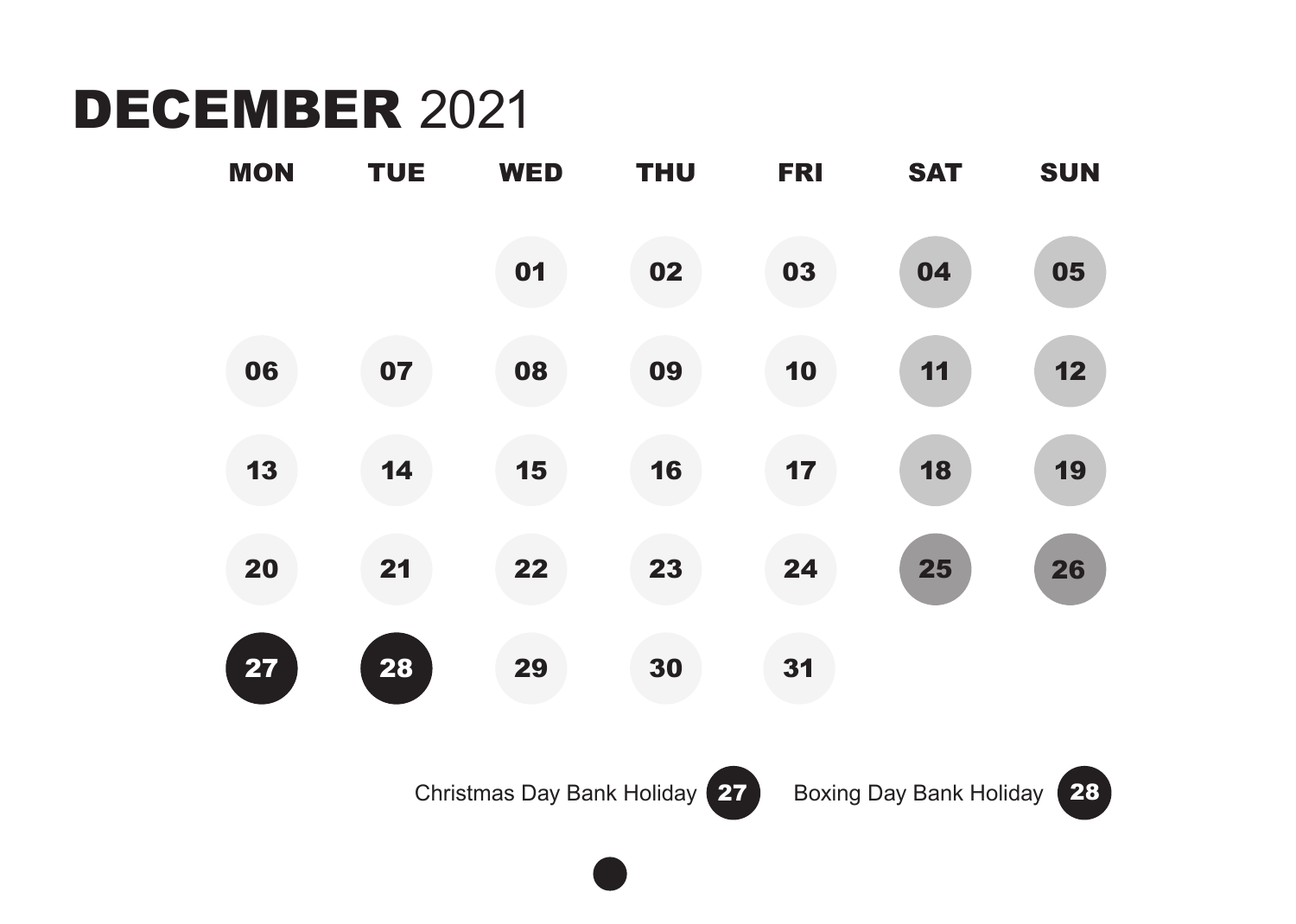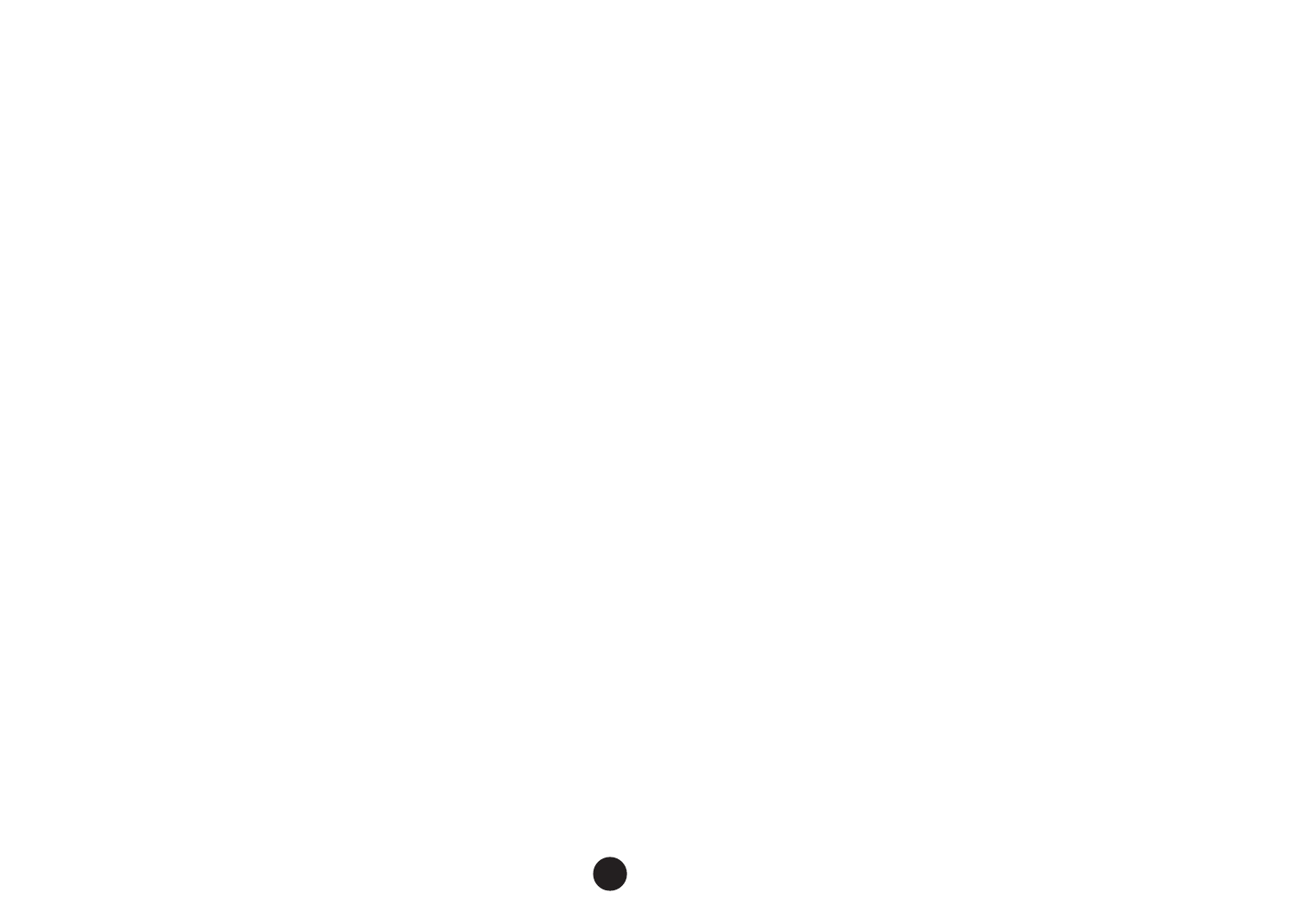